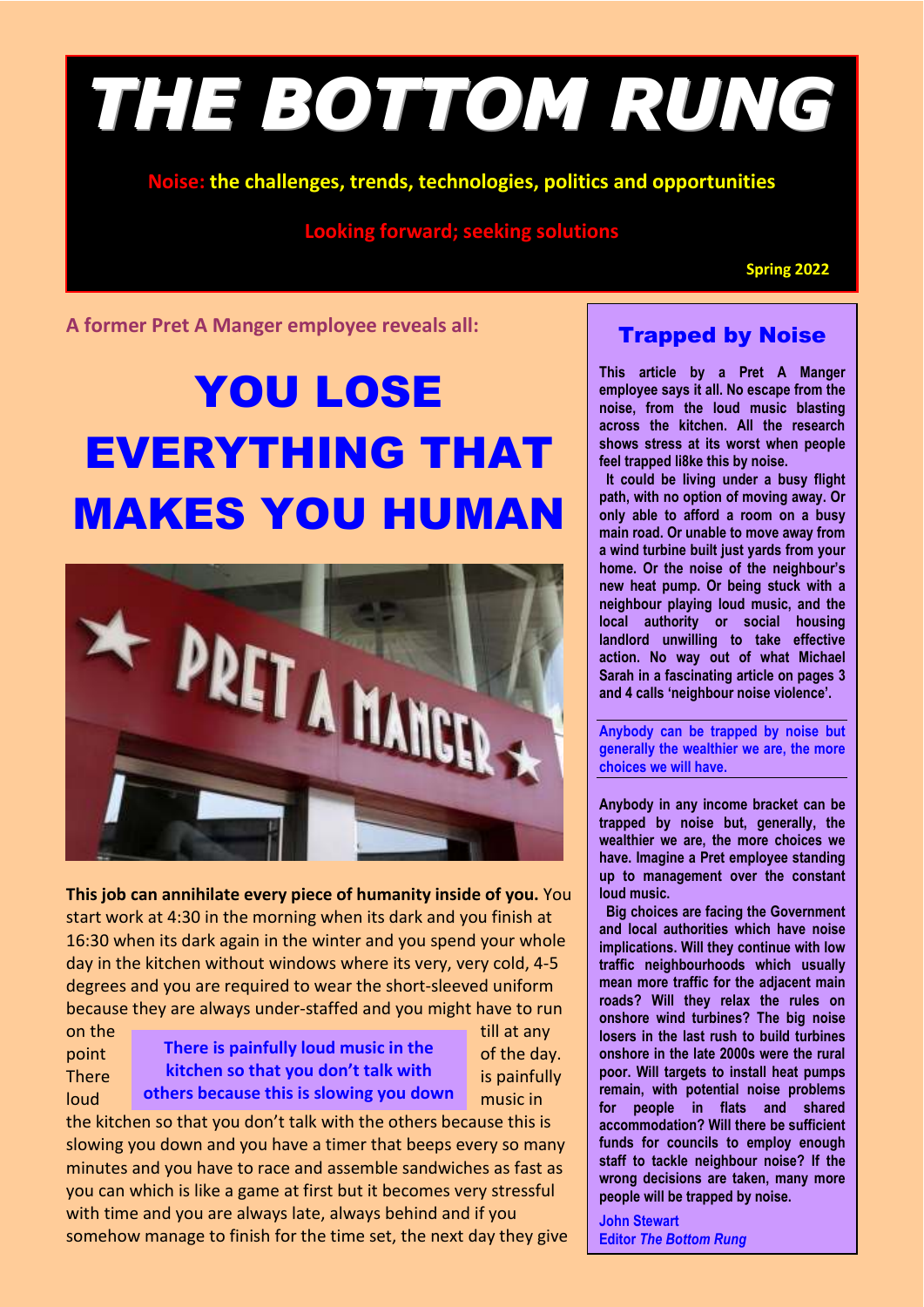**Pros: free food; as many extra hours as you want.** 

you more stuff to make in the same time. It's all about productivity. I spent 6 months racing all day and barely spoke 3-5 words a day on my shifts, if I'm not on till where you are required to have the widest fake smile on earth, highly

**Cons: loose everything that makes you human.**

pitched voice and again be as fast as possible, it's all a race. Everywhere it's very noisy and very busy and you are always behind and the stress builds up so much that me and many of my colleagues had to take pills for sleep because you hear the noise in your head when you get home after work and we had this random mental breakdowns where you are crying on your lunch break without any real reason, its just tears coming out of your eyes and you can't stop. The giant corporation is making wealth from squeezing every drop of "productivity" from the employees and when people break and quit, there are always more desperate poor students or immigrants willing to take their position. See more: https://youtu.be/Km4lQPzWm8A

**For obvious reasons, the employee wished to remain anonymous.** 

#### **WEBINAR:**

**12th APRIL, 5-6pm** (free)

#### **HOW TO DEAL WITH A NOISY VENUE**

**SoundPrint founder Gregory Scott** on the app you can use to record sound levels in venues.

**Nigel Rodgers, founder of Pipedown,** on muzac and Quiet Corners, the guide to places without background music.

**To get the Zoom link email johnstewart2@btconnect.com**

## MUMBLI: AN INNOVATIVE WAY TO REDUCE NOISE IN VENUES

#### **by Marion Marincat**

**Mumbli is the first of its kind.** A tech-based smart hearing wellness platform addressing recreational noise pollution in public social spaces. Following 4 years of development working with experts across Sound Engineering, Audio Experience Design and Hearing Psychology, the innovative tech ecosystem is partnering with bars, restaurants, cafes, hotels, co-working spaces and more to certify for sound. Based on analysis of data collected by Mumbli's sound monitoring devices,

a venue is advised on interior design (foliage, acoustic panels, soft furnishings etc) to reduce the background noise pollution to deliver safe listening sound levels and ease of conversation flow. As noise levels within social spaces constantly change (depending on factors e.g. peak times or number of guests) Mumbli's tech ecosystem allows

**A tech-based smart hearing platform which addresses recreational noise pollution in public social spaces** 

a venue to monitor its noise levels in real time, so it can adjust contributing factors accordingly such as music volume, in order to retain safe sound levels. In time, customers will be able to access the real time noise levels of a Certified for Sound venue, to choose where to go based on the noise levels at any given time.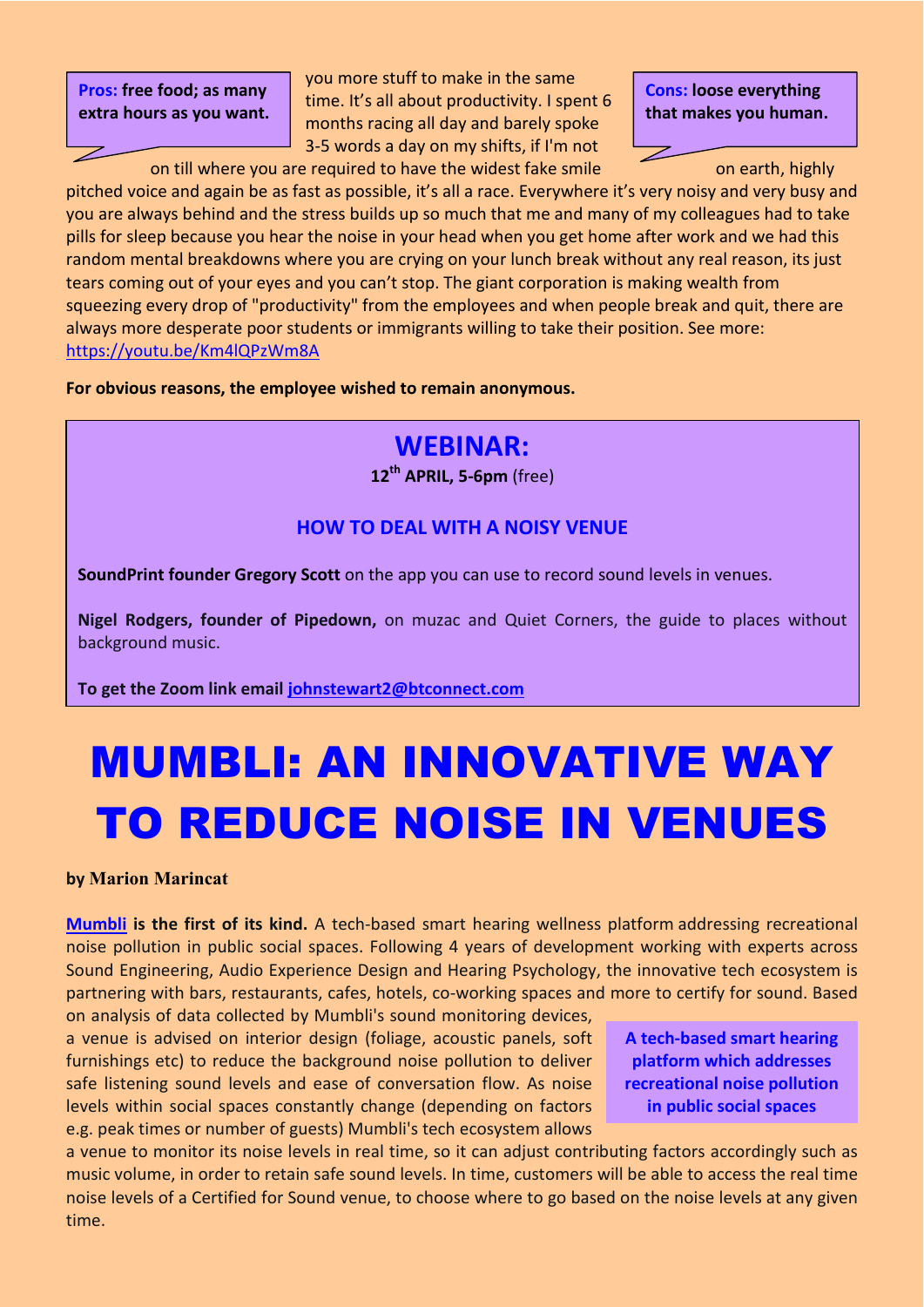

**Mumbli has taken a 360 degree approach to excessive noise levels in venues, so that it benefits both customers and businesses.** 

**\* Venue** operators can ensure they are adhering to healthy noise levels for the wellbeing of their staff and customers whilst retaining the energy and buzz that people enjoy about going out. By providing more ambient auditory environments can also potentially lead to customer retention, increase customer dwelling time and return visits

\* **Customers** benefit from spaces where they can connect with their friend, partner or hear their business meeting conversation in an environment where there's still an energy and buzz

\* This summer, **customers** will also be able to easily locate and search for 'Certified for Sound' venues via the soon to launch Mumbli web app. This will allow users to identify venues where they know they will be able to have a conversation without the need to shout

**This year, on World Hearing Day (3rd March), Mumbli unveiled the first ever Hearing Wellness District at The Queen Elizabeth Olympic Park in East London.** In collaboration with London Legacy Development Corporation, a variety of social spaces are piloting

**Mumbli is working closely with WHO to help implement its advised global standards within venues and social spaces** 

the Certified for Sound programme to reduce the excessive recreational noise pollution to make them more audio accessibility for the wellbeing of all. The resounding positive feedback from businesses and the community alike, means the district will act as a benchmark to showcase how healthy sound levels can be embedded into the design of future smart cities.

 This year, the World Health Organisation also unveiled its Global Standard for Safe Listening Entertainment Venues. Mumbli's Certified For Sound programme enables venues to adhere to the new advised global standards and is working closely with WHO to help support in implementing this change within venues and social spaces.

**If you operate a venue, book a free demo here (https://mumbli.com/certified-for-sound/) . For everyone else, join the hearing wellness movement and sign up to the Mumbli newsletter here** to find out more about social spaces and venues where everyone deserves to hear and be heard without the interruption of noise pollution, and get access to activities and an invitation to try the app when it goes live.

#### **Marion Marincat is the CEO of Mumbli**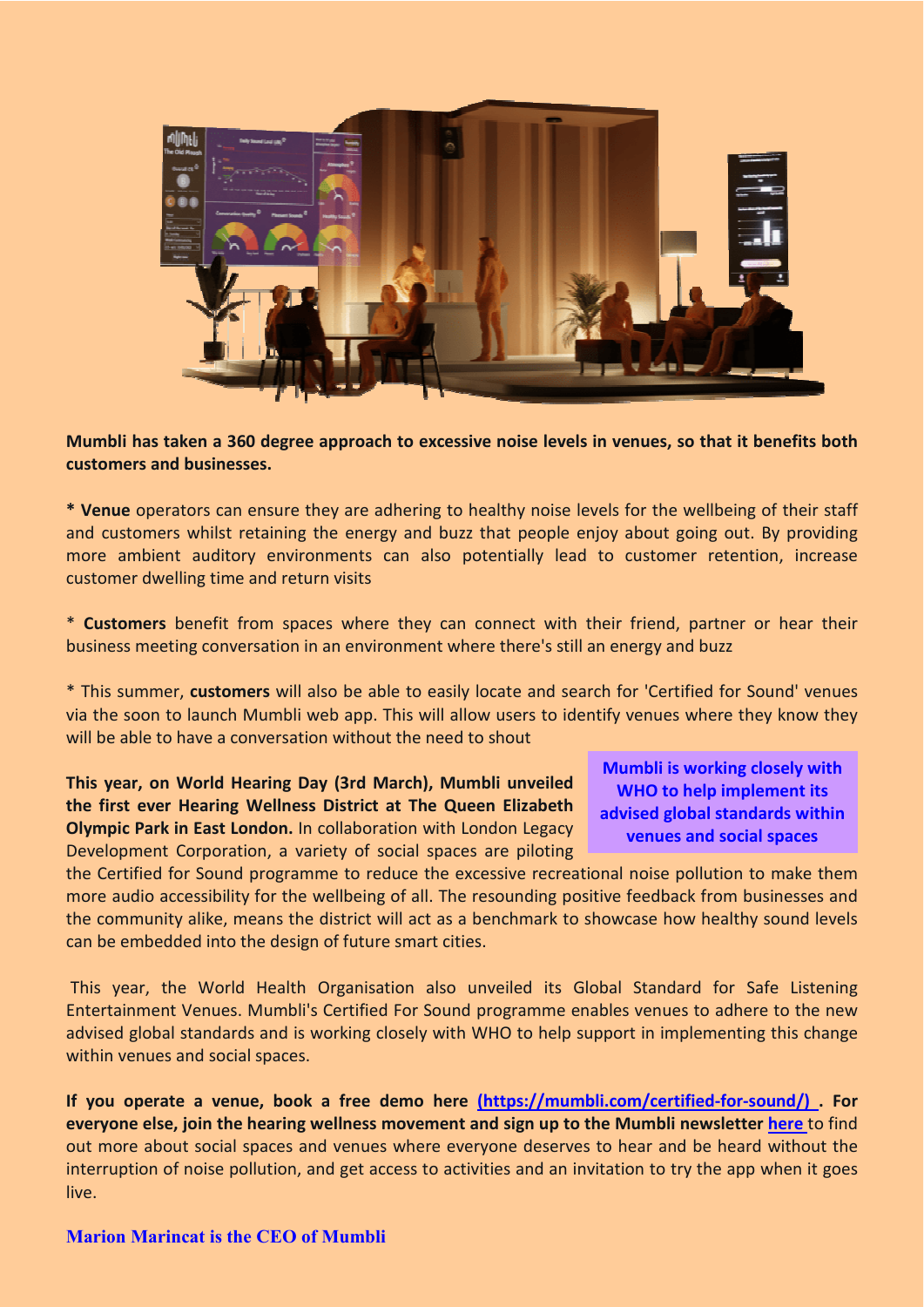### Neighbour Noise Violence

**Michael Sarah argues it is about time to revisit the label "neighbour noise"** 



**My argument for using the term 'neighbour noise violence' is supported by research and anecdotal evidence** that reflect a need to change perceptions and attitudes in society to the damaging health effects of neighbour noise, especially amongst law enforcement, councils, judiciary and law makers.

Neighbour noise has been a bane of humanity for millennia according to Keizer in his "A Book About Noise" and is more than merely annoying, a nuisance or antisocial behaviour. Just ask any victim. In terms of definitions, I want to clearly differentiate neighbour noise from types of regular noise; such as from aircraft, traffic, lawn mower and appliances, although appliances use, noisy car and motorbike exhaust systems, noisy car sound systems, burnouts and leaf blowers also can be classified as neighbour noise.

Neighbour noise is about neighbours choosing to make noise that fails to consider the surrounding acoustic environment. Neighbour noise can mean heavy bass music, heavy footsteps, jumping on the floor, banging on walls, slamming doors, talking, parties, screaming children, noisy outdoor activity and sexual activity. Researchers have

**Neighbour noise is about neighbours choosing to make noise that fails to consider the surrounding acoustic environment** 

acknowledged that the worst aspect of neighbour noise is knowledge of who the noise makers are and that the hearer is totally defencelessness against the noise. (Maschke et al 2006)

As part of this obligation, people need to understand the profoundly negative health effects of neighbour noise just like we understand the profound health effects of smoking because neighbour noise health effects are indeed comparable to a history of smoking according to longitudinal research.

Other longitudinal studies conducted (inc WHO) over the past couple of decades confirm the negative health effects neighbour noise which is known to increase the secretion of stress hormones resulting in "cardiovascular system, the respiratory system, and the musculoskeletal system as well as with depression" when relating to sleep disturbances.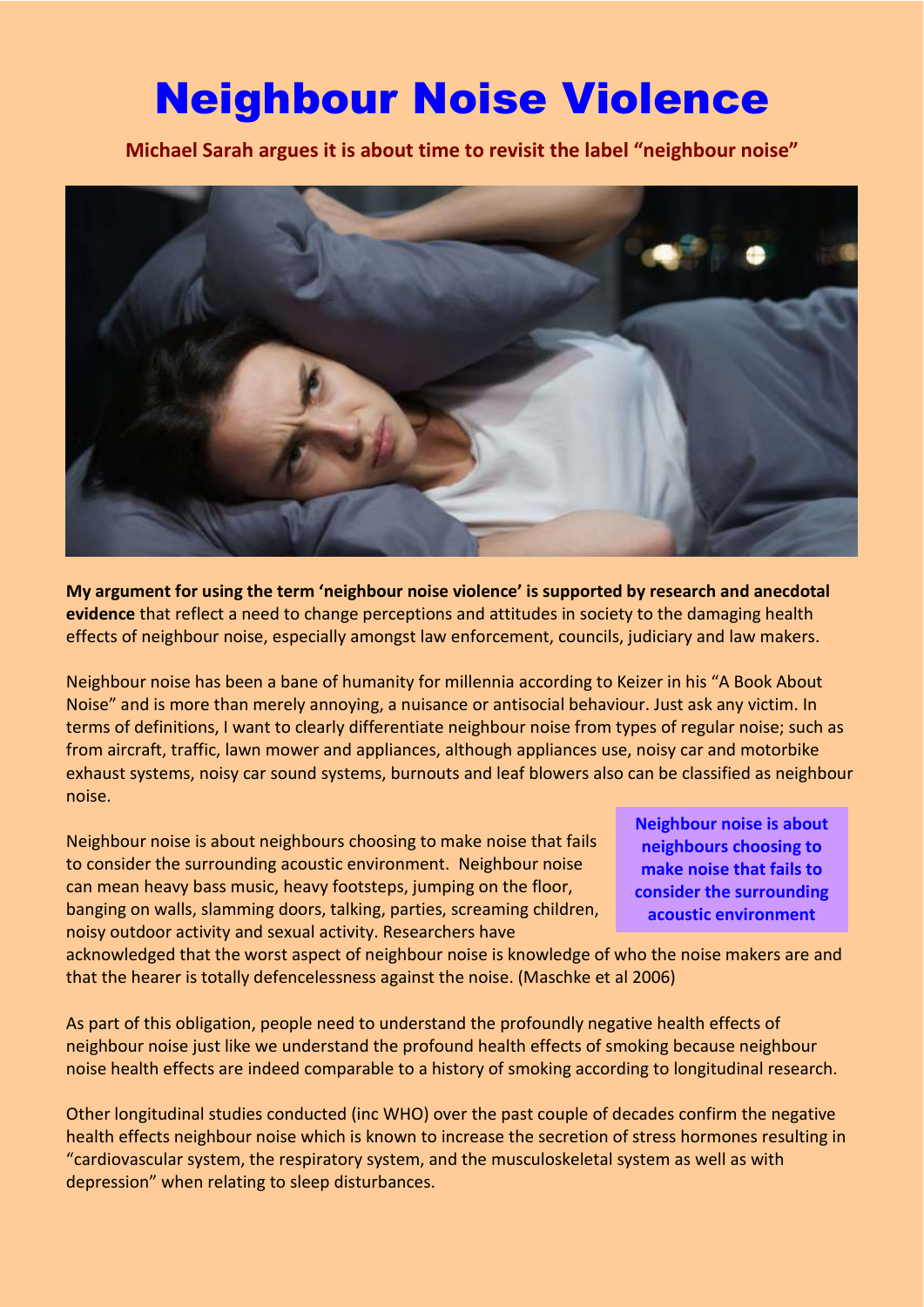Unfortunately, current research fails to humanise victims anecdotal evidence of suffering, insomnia, stress, hopelessness, feelings of being tortured and bullying, and physical violence. Even not knowing when the next "noise attack" may

**The severity of the health effects of neighbour noise and the distressing global anecdotal evidence justifies the term "neighbour noise violence"** 

take place can be terrifying. This makes for a desperately disquieting situation.

Furthermore, I believe the severity of the health effects of neighbour noise merely confirms the extent of the distressing anecdotal evidence globally to justify the term "neighbour noise violence". This convergence of evidence I believe rejects the commonly held notion/concept that a balance can ever be struck between the so-called right of a neighbour to make noise to one that wants peaceful enjoyment. Your right to use your property stops at the boundary of your property or as US Supreme Court Justice Oliver Wendell Holmes once said "The right to swing my fist ends where the other man's nose begins".

Whenever a member of our household is asked to be quiet because they are preventing peaceful enjoyment of another member studying, relaxing, WFH, watching TV, getting respite or sleeping, then that noisy member complies without hesitation or resentment and would apologise.

A neighbour is held to just as high standards as if they were a household member, whether they are in a stand-alone home, share a party wall or multi-storey dwelling. It makes no difference. You have a responsibility to your downstairs neighbours and if you were to install hard wood flooring then you better think long and hard about the consequences that could profoundly affect your neighbour's health. This is why neighbour noise in this context, is "neighbour noise violence".

**Current research fails to humanise victims anecdotal evidence of suffering, insomnia, stress, hopelessness, feelings of being tortured and bullying, and physical violence** 

The continuing obsession to be able use one's property as one sees fit with little regard to the surrounding neighbour/s amounts to the ability of a neighbour to be cruel, torturous and sadistic to fellow neighbours with little or no recourse despite not owning the neighbours property. Noisy neighbours have no right to use a fellow

neighbour's property, taking away their peace, as they see fit. Victimising the victim adds further to the mental trauma and amounts to gaslighting by councils, law enforcement, the judiciary and law-makers sanctions and perpetuates the victims torture and suffering.

Silence is required to sit exams, yet it seems we have no right to quiet to study for those very exams. We have quiet in our courts (whilst in session), tennis courts (before a serve), theatre, cinema (mostly), opera, ballet, trains (quiet carriages), movie sets (during performance), radio and recording studios (air conditioning is sometimes switched off). Why can't we have quiet at home?

Neighbour noise is certainly a global health issue. In light of this knowledge, a neighbour who purposefully denies another's health through the use of noise must be considered a form of neighbour noise violence.

Changes are required on many levels. Not least is changing the perception that neighbour noise is essentially harmless annoyance, nuisance or ASB, but is an actual health hazard. "How many cigarettes a day is your noisy neighbour costing your health?" Law reform is required to reflect the current health research rejecting categorically the notion that a balance of noise rights can be reached between neighbours. After all, what are the genuine health consequences of someone not being able to make noise that disturbs one's neighbour? ABSOLUTELY NONE.

**Michael Sarah runs the @NoiseNeighbour twitter account**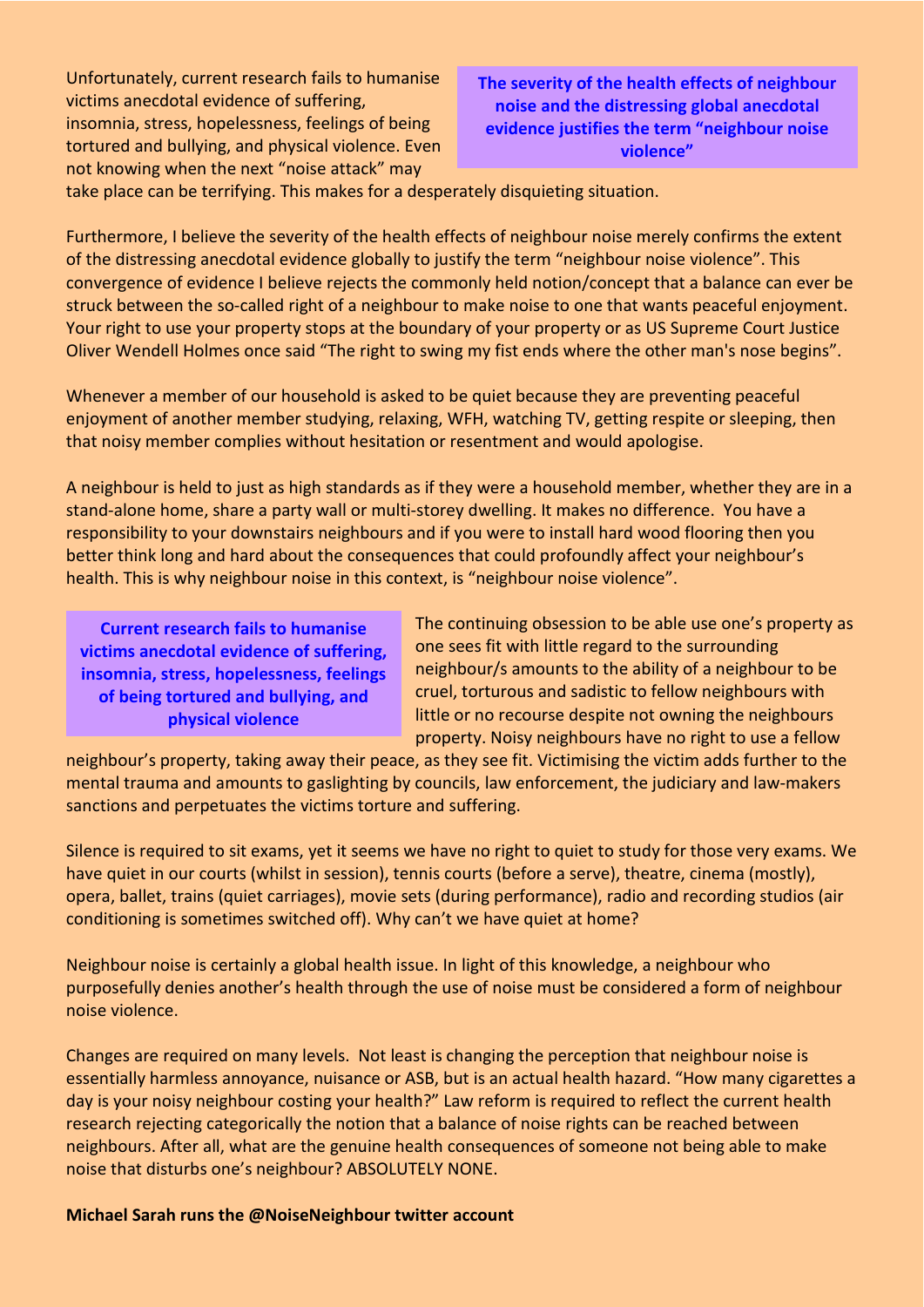## LOW TRAFFIC NEIGHBOURHOODS: AN ISSUE IN THE LOCAL ELECTIONS



**It has become clear that the controversial low traffic neighbourhoods (LTNs) will be an issue in May's local elections.** It is a reflection of how high-profile the issue has become. Our interview in our last issue with 'Little Ninja', a leading campaigner against LTNs, was by some distance the most-read article we have ever published.

Our interview with 'Little Ninja', a leading campaigner against LTNs, was by some distance the most-read article we have ever published.

The issue has divided politicians, communities, environmental campaigners and residents, some of whom are standing for election. The results will be studied carefully but should be treated with caution, particularly in the inner-cities where turn-out is often low and many of those worst impacted by LTNs may rarely vote in local elections.

**Comment: LTNs create pleasant areas where noise, pollution and road danger is cut; where it is easier to walk and cycle. But, the data is clear: it has been at the expense of the traffic being pushed on to many of the adjacent boundary and main roads. Typically, these main roads are already the noisiest, dirtiest and most congested. They are also where poorer people, and in some of areas ethnic minority communities, live in disproportionate numbers. Excessive traffic – the root of the problem - does need to be tackled but unfair LTNs are not the way forward.**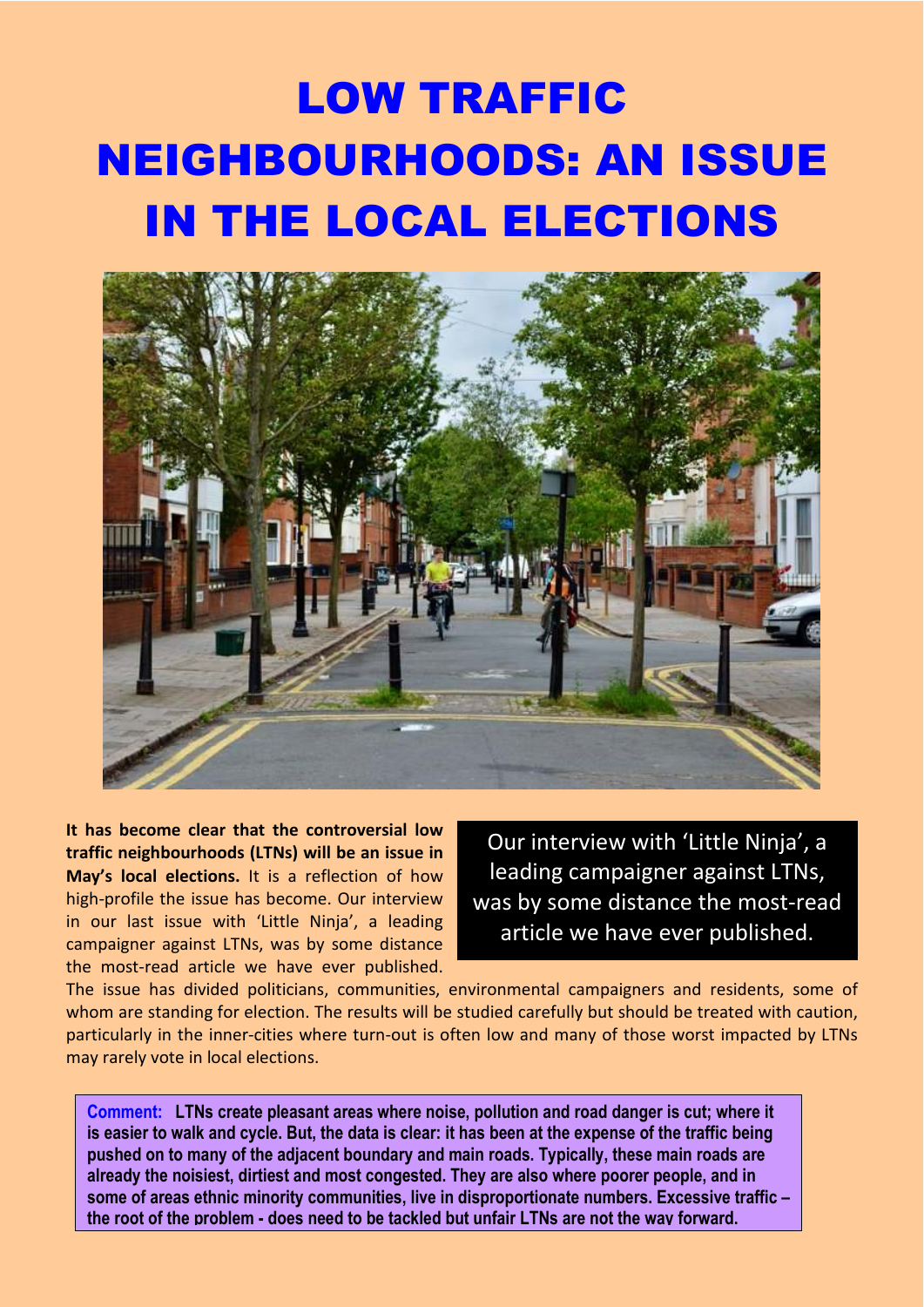## ACTION TO CURB 'BOOM' CARS RAMPS UP A GEAR



**NOISE cameras are backed by almost three quarters of UK drivers to help catch and fine illegally noisy vehicles.** Acoustic camera technology was first used in 2020 in London, with Kensington and Chelsea Council installing and using a number of cameras on its streets. Residents of the up-market borough had flooded the council with complaints of loud supercar and motorbike engines, prompting the introduction of the noise cameras. More than 90% of residents said revving, speeding or rapid accelerations affected them in their homes. The scheme is designed to target drivers making "excessive noise", which can land some drivers with fines.

 Noise cameras have also been introduced in New York and Paris. Paris has switched on its first noise radar as part of a plan to fine loud motorcycles and other vehicles in one of Europe's noisiest cities. They are able to measure the noise level of moving vehicles and to identify their

**Noise from 'boom' cars remains a big problem for people in certain parts of the UK. This video filmed by a resident in Manchester provides a graphic illustration of the problem: https://youtu.be/NR1lLokkp28.** 

licence plate. In the next few months the city will test whether the radar can accurately identify the number plates of roaring motorcycles or cars, after which the equipment will have to be officially approved by authorities by the end of 2022. Paris plans to start issuing fines from early 2023, while the government deploys more noise radars in other French cities.

 This is all a promising start but there is a long way to go. Noise from 'boom' cars remains a big problem for people in certain parts of the UK. This video filmed by a resident in Manchester provides a graphic illustration of the problem: https://youtu.be/NR1lLokkp28. And, of course, the problem is not confined to cars. Some motorbikes present a problem. Nor is it confined to urban areas. The noise can shatter the peace of the countryside.

**For further information on boom cars:**  http://www.lowertheboom.org/problem.htm

**For assistance to tackle the noise, anti-social behaviour laws may help:**  https://asbhelp.co.uk/noisy-neighbours-noise/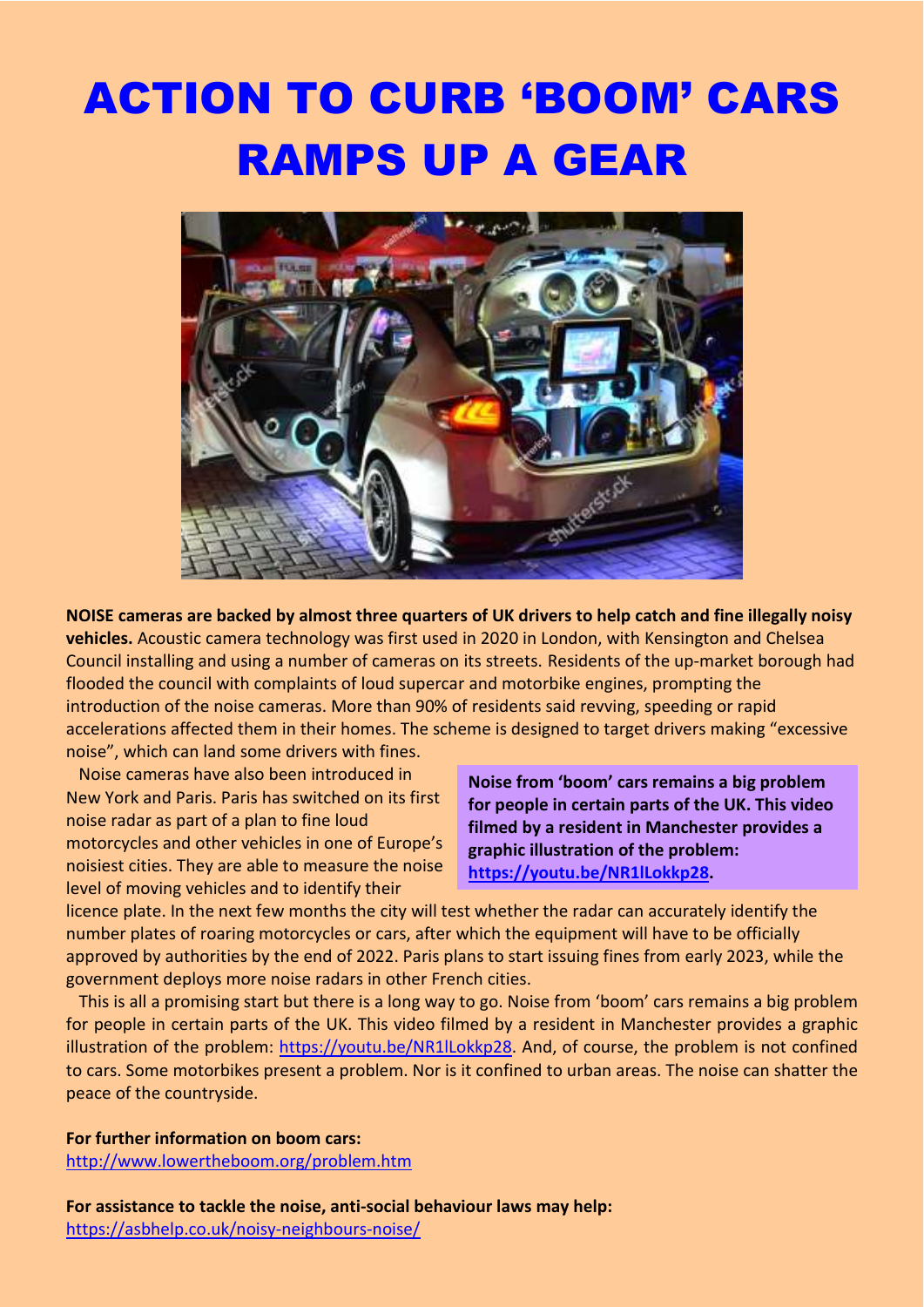### PUTTING NOISE INTO ENERGY

**The Government has announced its new energy strategy. It features up to eight nuclear reactors & an expansion of off-shore wind but no real easing of permission for onshore wind that can cause significant noise problems: https://bbc.co.uk/news/business-61010605. We've called for a noise audit of all energy policies. Below are extracts from our report.** 



**Nuclear** has been described as "the silent giant of today's energy system." There is not much more to say about its noise impacts. However, it has been a controversial source of energy so the report explores other aspects of nuclear. It concludes that, once up and running, nuclear is quiet, clean and safe.

**Solar:** The available evidence suggests, as long as solar farms are not sited within a few hundred feet of a property noise should not be a problem. There is less unanimity about the noise from rooftop panels. It is agreed inverters make a humming noise while converting energy. And that can create a noise nuisance in a person's home. There could be problems in rented properties where tenants have little control over the siting of inverters or in blocks of flats where the panels may belong to somebody else.

**Fracking:** There is no argument that fracking causes noise. The dispute is around the extent it can be mitigated. There is also the separate problem that heavy lorries serving a site could be disturbing.

Wind turbines create noise problems. It is a fact which should never have been in dispute. It only ever was because a rapacious wind power industry, often buoyed by generous subsidies, claimed there was no problem. The World Health Organisation has shown quite convincingly that wind turbines cause noise problems. In fact, people start to get annoyed at lower levels by wind turbine noise than by any other noise. This is due in part to the high level of low-frequency in wind turbine noise. The industry has reluctantly admitted there may be noise problems and is talking about mitigation measures or offering people money who live beside turbines. Distance from the nearest residential property is critical as low-frequency noise can travel some distance and can penetrate buildings.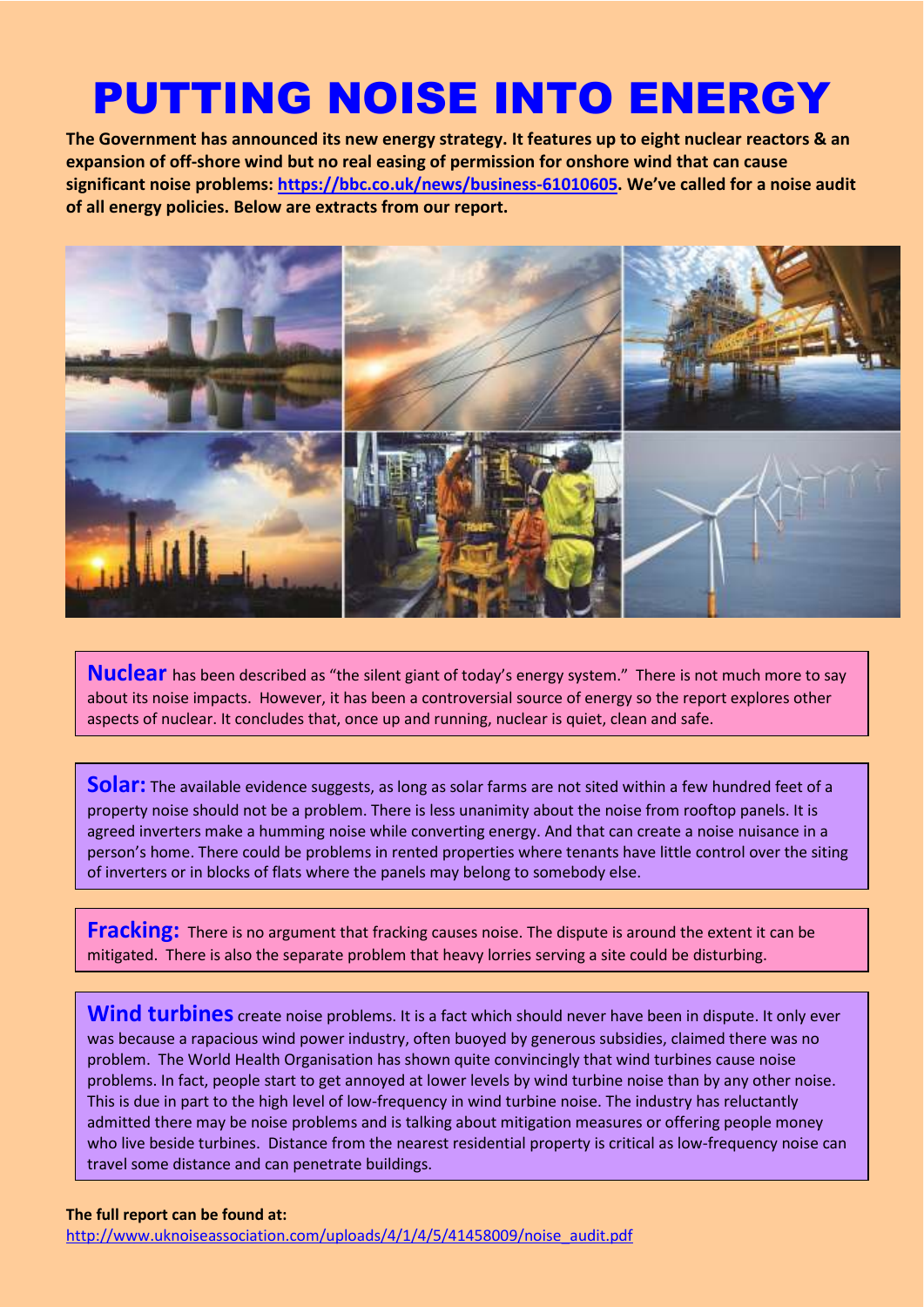## OVER 100 AMERCIAN CITIES BAN LEAF BLOWERS



**More than 100 cities in America have banned gas leaf blowers.** Blowers can produce up to 100 decibels of low-frequency noise, around the same as a plane taking off**.** That level of noise will cause hearing problems. Most of the sound coming from a leaf blower is a combination of the engine, blades, and

expelled air. This means there is a strong low-frequency element in the noise. This causes additional problems. Put simply, sounds with a lower frequency travel a greater distance than high-frequency sounds. Lower frequency also has a more penetrating capacity. You might think that the walls in your house are thick enough to block the onrushing sound but that is rarely the case. Even if you are in the furthest part of your home,

**The strong lowfrequency element in the noise causes it to travel much further** 

you will still hear the blower as if it was held right next to you. This means that the noise is not limited to the user and a small, surrounding area. Instead, this sound reverberates throughout the neighborhood.

**They also emit serious levels of air pollution. Just 30 minutes use can emit the same amount of hydrocarbons as driving a pickup truck from Texas to Alaska** 

Even at 800 meters away a conventional leaf blower is still over the 55 dB limit considered safe by the World Health Organization: https://youtu.be/FDJY1EuhLwI This level of harsh noise can have adverse effects on a person's

physical and mental well-being, as well as their social behavior. But leaf blowers also emit serious levels of air pollution. A 2011 study found that just 30 minutes of using a leaf blower in the yard can emit the same amount of hydrocarbons as driving a pickup truck from Texas to Alaska. There are increasing concerns about their use in the UK and calls for them to be banned.

**A petition to ban noisy leaf blowers in the UK** 

https://you.38degrees.org.uk/petitions/asblow-campaign-to-outlaw-noisy-polluting-leaf-blowers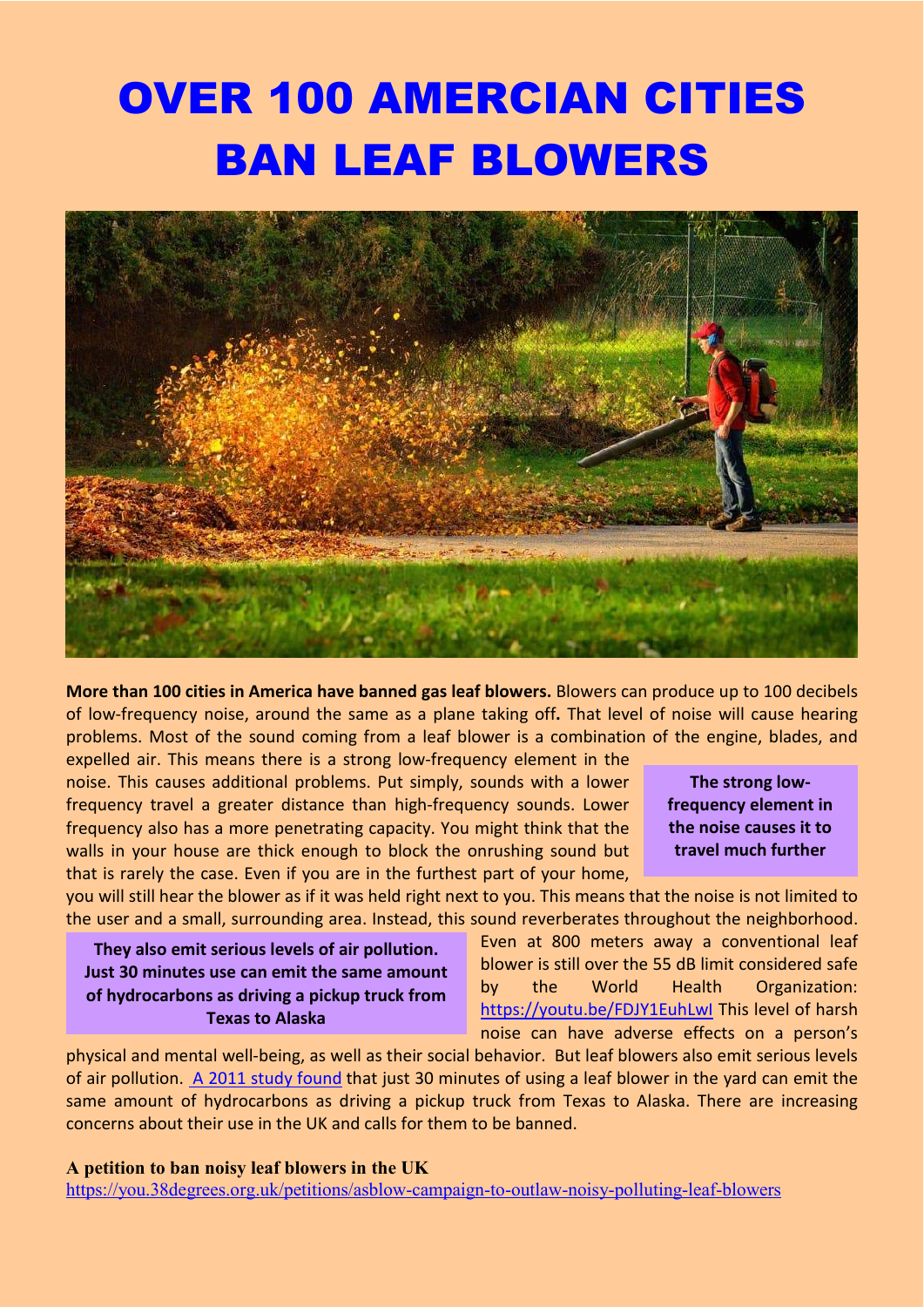## UK NOISE ASSOCIATION ANNOUNCES ANNUAL AWARD

### The Jack Pease **Media Award**

Presented by the **UK Noise Association** 2022

**The UK Noise Association has announced that it will present The Jack Pease Media Award each year to the journalist, newspaper or other media outlets which has contributed most to the noise debate in a particular year.** 

**The award is in honour of Jack Pease, the premier noise journalist of his time. Jack ran Noise Bulletin, the first port of call for noise professionals and campaigners, for 23 years from 1999 until its final issue in March this year.** 

**The first winner of the award is Jack himself:**